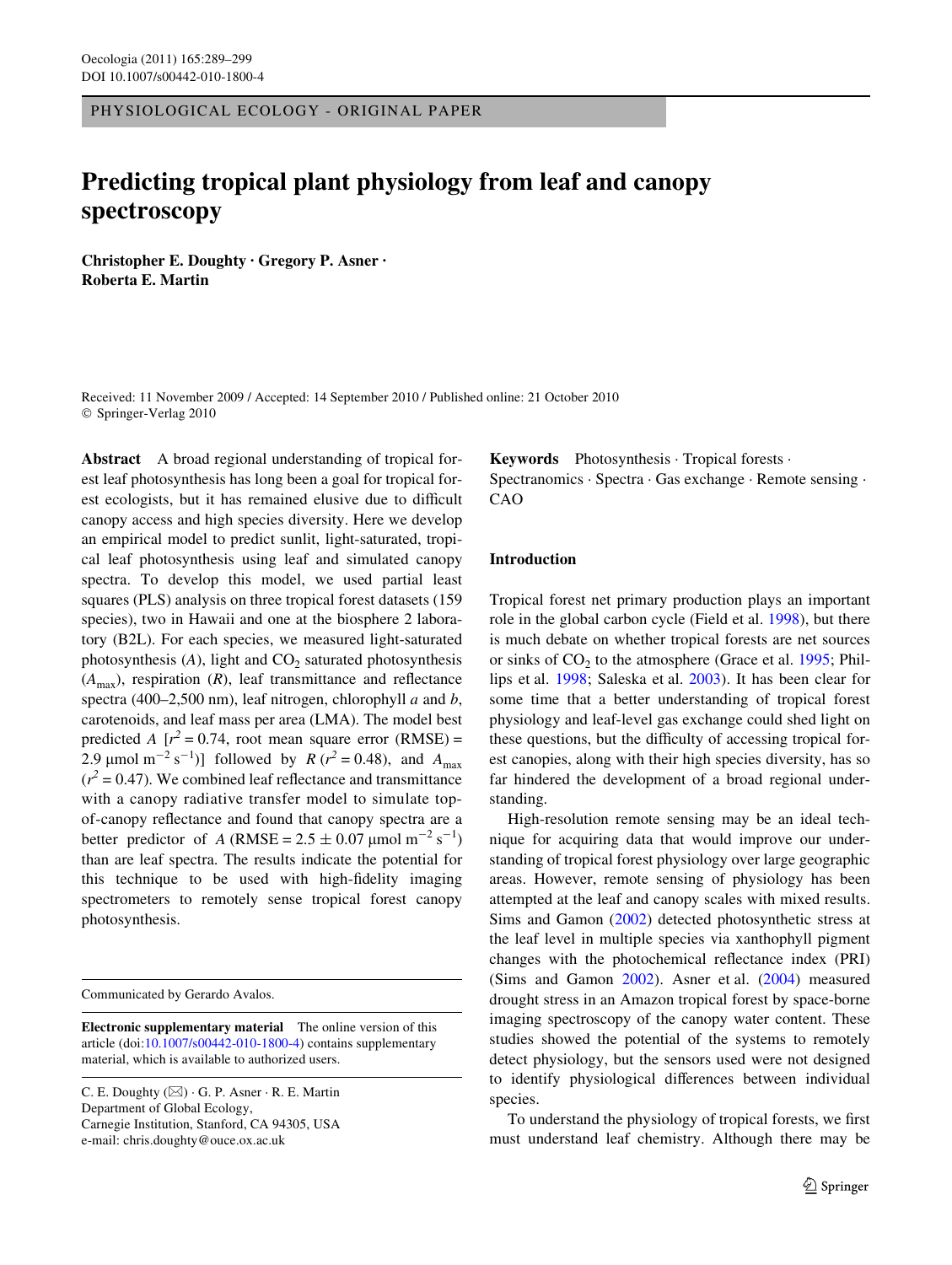broad shifts in leaf chemistry with soil fertility, these tend to be modest in size and indeed perhaps smaller than the range of variation seen among co-occurring species in terms of their leaf chemistry. For example, the dominant landscape-level influence over foliar nitrogen (N) and phosphorus (P) ratios in the humid tropics is species variability, not substrate (Townsend et al. [2007\)](#page-10-5). Several physiologically important chemicals, such as N, are directly expressed in the leaf spectra. Studies have shown that foliar concentrations of N, chlorophyll (Chl) *a* and *b*, carotenoids, water, and leaf mass per area (LMA) can be predicted using the reflectance and transmittance of light from individual leaves and canopies (Curran [1989](#page-9-1); Sims and Gamon [2002](#page-10-4); Smith et al. [2003a](#page-10-6), [b](#page-10-7)). Laboratory and modeling studies have also demonstrated how these chemicals influence leaf spectral properties (Feret et al. [2008;](#page-10-8) Jacquemoud and Baret [1990](#page-10-9)).

Relationships between leaf spectral and chemical properties have been developed using partial least squares (PLS) regression analysis. This technique does not focus on individual bands but uses the entire leaf spectral continuum. Previous studies using this technique showed that LMA, Chl *a* and *b*, and N concentrations are highly correlated with the reflectance and transmittance spectra of tropical species (Asner et al. [2009\)](#page-9-2). Moreover, each spectral band is weighted to determine its relative importance in predicting chemical constituents, and these band weights indicate the spectral features (involving contiguous wavelength regions) that are most important to predict a variable (Haaland and Thomas [1988\)](#page-10-10). For example, Asner et al. [\(2009](#page-9-2)) found that PLS weightings for LMA were strong throughout the 750- to 2,500-nm range because this region is dominated by variations in leaf water content and leaf thickness (Asner et al. [2009](#page-9-2)), both of which are related to LMA (Jacquemoud and Baret [1990\)](#page-10-9). N weightings were associated with wavelengths absorbed by Chl *a* and *b* in the visible (400–700 nm), the spectral red edge (700–760 nm), and proteins in the shortwave infrared range (1,300– 2,500 nm) (Gitelson and Merzlyak [1997](#page-10-11); Kokaly [2001](#page-10-12); Smith et al. [2003a\)](#page-10-6).

Leaf photosynthesis is generally correlated with leaf chemistry. A worldwide foliar dataset indicates that 82% of all variation in photosynthetic capacity (by mass) can be explained by LMA and N (on a log–log scale) (Wright et al. [2004](#page-10-13)). A similar study used 53 tropical species and found that LMA predicted mass-based rates of assimilation and respiration and that leaf life span predicted many other traits (Poorter and Bongers [2006\)](#page-10-14). Despite these advances, few studies have considered the three-way connection between the spectroscopic, chemical, and physiological properties of foliage, although many have considered various aspects of two out of three of these areas, particularly as to how spectral band ratios [e.g., normalized difference

vegetation index (NDVI)] scale with leaf and canopy chemistry and physiology (e.g., Sellers [1985;](#page-10-15) Verma [1993](#page-10-16)). However, the full spectroscopic signatures of species have not been considered in this context.

We combined leaf physiological, chemical, and spectral data from 159 tropical species gathered on three field campaigns, two in Hawaii and one at the biosphere 2 laboratory (B2L) in Arizona. We tested our ability to predict leaf physiological properties from leaf spectra using empirically based models. We then used observed relationships between leaf chemical/spectral and chemical/physiological properties to understand the relationships between the spectral/physiological properties. Finally, we scaled the leaf spectra to the canopy level using a radiative transfer model (Asner and Martin [2008](#page-9-3)) and developed models predicting physiological properties using simulated canopy spectra. We addressed the following questions: Can tropical leaf photosynthetic capacity and other physiological properties be predicted from full spectral range (400–2,500 nm) leaf spectroscopy? What is the relationship among spectral, chemical, and physiological properties, in the context of spectroscopic remote sensing? Are canopy spectra more or less useful than leaf spectra for the prediction of photosynthetic capacity and other physiological properties?

# **Methods**

### Study sites

We collected foliar material and measured the physiological properties of 149 species in two tropical forest sites on Hawaii island in January and April of 2009 and ten species in the tropical rainforest biome and the display center of B2L (Dempster [1999](#page-9-4)) in October 2004. We emphasized collecting data from many species versus repeating measurements on individual species because much of the variability in leaf nutrient concentrations can be explained by species variability (Townsend et al. [2007](#page-10-5)). These species represent a wide variety of regeneration strategies. In the first Hawaii campaign, we chose a site near to the Institute for Pacific Islands Forestry in Hilo, Hawaii, located on the windward, wet side of the island (approx.  $3,500$  mm year<sup>-1</sup>). This site consists of young basalt substrate (approx. 220 years old) with Hawaiian endemic and common exotic species. We measured sunlit intact leaves from 11 species. For the second collection, we measured 138 tropical tree and palm species at sites spread across the windward side of the island (mean annual precipitation 2,000–4,000 mm). These samples were taken mainly from non-native, full-grown trees grown in botanical gardens near Hilo. At B2L, we measured ten canopy rainforest tree species, sampling ten leaves still connected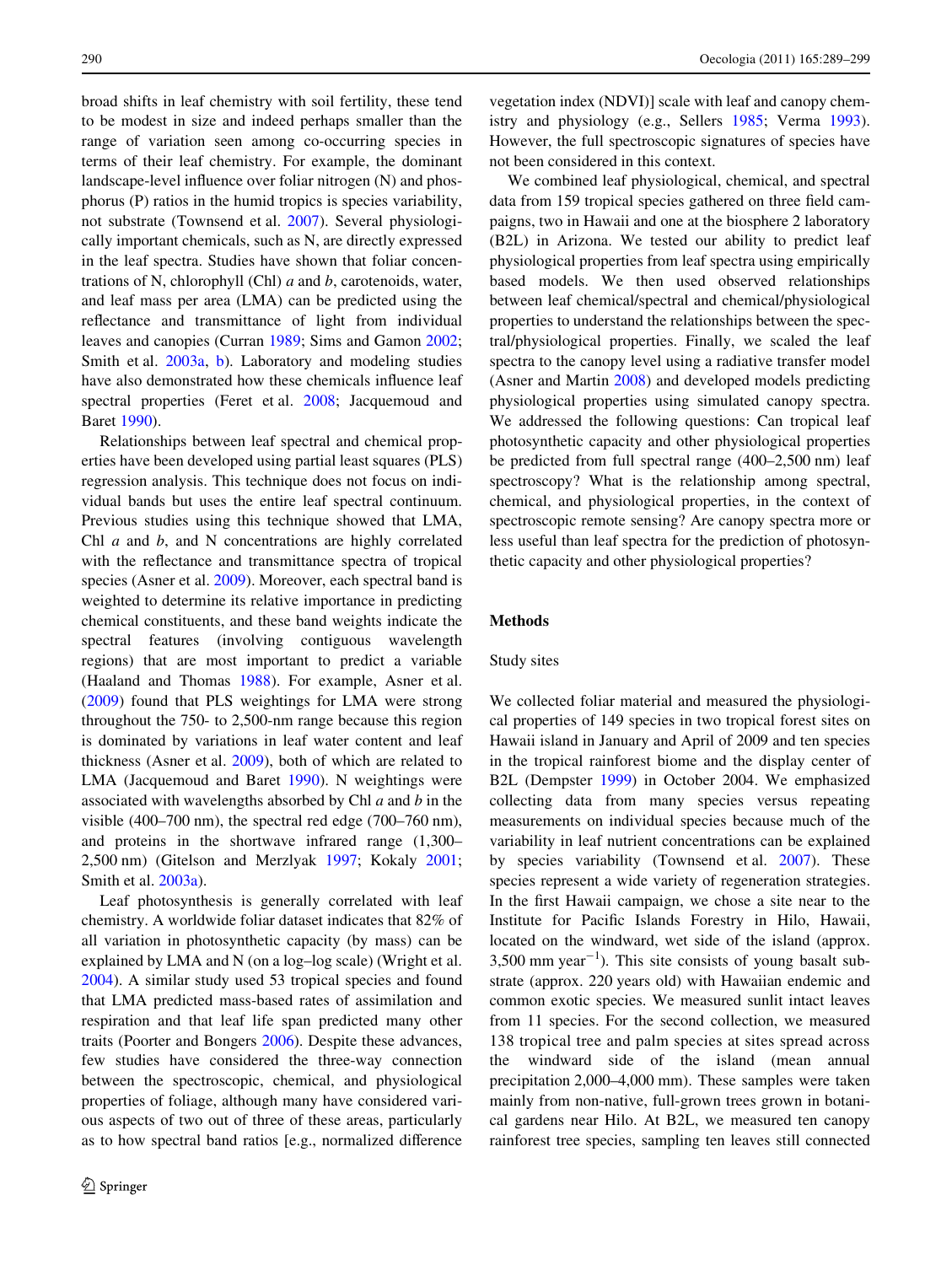to the tree. The tropical rainforest biome in B2L has a temperature (approx.  $25^{\circ}$ C) and humidity (approx.  $65\%$ ) typical of a Neotropical forest. The tropical forest section of the display center was kept under similar conditions to accommodate the variety of tropical rainforest species growing there.

## Leaf spectra

We measured full-range (400–2,500 nm) hemispherical reflectance and transmittance spectra of six leaves of each of the 149 species tested using a custom-designed spectrometer with 2.7-nm sampling and 1.0-nm reporting (FR-Pro with Select Test detectors and a custom exit slit to maximize signal-to-noise performance; Analytical Spectra Devices, Boulder, CO), an integrating sphere modified for high-resolution spectroscopic analysis with interior sphere walls refitted with Spectralon coating (Labsphere, Durham, NH), and a custom-built 2-Solar illumination collimator (Carnegie Institution, Stanford, CA) ([http://spectranomics.](http://spectranomics.stanford.edu/technical_information) [stanford.edu/technical\\_information\)](http://spectranomics.stanford.edu/technical_information). Measurements were collected with a 136-ms integration time per spectrum. The spectra were then calibrated for dark current and stray light and referenced to a calibration block (Spectralon) within the integrating sphere. We measured reflectance and transmittance immediately after separating the leaf from each branch.

### Leaf chemistry

The leaves remaining on the branches were used for chemical analysis. We measured the wet weight of ten individual leaves of each of the 149 species using a balance and the area of these leaves using a leaf area meter (Li-Cor Biosciences, Lincoln, NE). Prior to measurement, the leaves were stored on ice in coolers for usually less than 3 h. The samples were then dried at 65°C for >72 h and re-weighed for dry mass. Dried samples were sent to the Carnegie Institution where leaves were ground in a 20-mesh Wiley mill, and total N concentrations were determined using combustion–reduction analysis (Costech, Ventura, CA). In the field, 30 disks (area  $0.8 \text{ cm}^2$ ) were punched out of each of ten randomly selected leaves (*n* = 300 per species) of each of the 149 species and then frozen with liquid N. The samples were transferred to a  $-80^{\circ}$ C freezer, where they were held until later analysis for Chl *a* and *b* and carotenoid concentrations (Asner et al. [2009](#page-9-2)). the frozen leaf disks were ground in a chilled mortar with 100% acetone, a small amount of quartz sand, and  $MgCO<sub>3</sub>$  to prevent acidification. Following centrifugation for 3 min at 3,000 rpm, the absorbance of the supernatant was measured using a dual-beam scanning UV–Vis spectrophotometer (Lambda 25; Perkin Elmer, Beaconsfield, UK). Chl *a* and *b* and carotenoid concentrations were determined using multi-wavelength analysis at 470, 645, 662, and 710 nm (Lichtenthaler [2001\)](#page-10-17).

### Leaf physiology

We used a portable gas exchange system (model LI 6400; Li-Cor Biosciences) to measure leaf photosynthesis and respiration. In Hawaii, we measured gas exchange three to four times on each of two leaves of 149 species for  $A$  [1,000  $\mu$ mol m<sup>-2</sup> s<sup>-1</sup> photosynthetic photon flux density (PPFD), 400 ppm CO<sub>2</sub>, 25<sup>o</sup>C],  $A_{\text{max}}$  (1,000  $\mu$ mol m<sup>-2</sup> s<sup>-1</sup> PPFD, 1,500 ppm CO<sub>2</sub>, 25<sup>o</sup>C), and *R* (0  $\mu$ mol m<sup>-2</sup> s<sup>-1</sup> PPFD, 400 ppm  $CO<sub>2</sub>$ , 25 $^{\circ}$ C). We relied on cut branches for most species. We first cut a large branch  $(>1 \text{ m})$  with sunlit leaves off the tree. We then cut off a smaller branch from this larger branch while the stem was submerged in water to restore hydraulic conductivity before we made the physiology measurements. At B2L, we measured  $A(1,500 \text{ }\mu\text{mol})$  $\text{m}^{-2} \text{ s}^{-1}$  PPFD, 400 ppm CO<sub>2</sub>, 25°C) on ten leaves on each of ten species on live branches. To screen for erroneous data, we removed very low measurements  $(A < 4 \mu\text{mol})$  $\rm m^{-2}$  s<sup>-1</sup>) and unstable measurements (if the standard deviation of our three measurements was >15% of the mean). Unstable measurements indicated a stress response of the plant to being cut and that the photosynthetic data were likely unreliable. Using these thresholds, we removed 27% of small tree species, 38% of medium tree species, 19% of large tree species, 68% of palm species, 29% of vine species, and 25% of shrub species [Electronic Supplementary Material (ESM) Table 1].

On a subset of these species  $(n = 11)$  in Hawaii and  $n = 10$  at B2L), we measured  $V_{\text{cmax}}$  and  $J_{\text{max}}$ . We calculated *V*cmax (the maximum velocity of Rubisco for carboxylation) and  $J_{\text{max}}$  (the maximum rate of electron transport) using a non-linear curve fitting program (Farquhar et al. [1980;](#page-9-5) Sharkey et al.  $2007$ ). For  $A_{ci}$  curves, we varied  $CO_2$  concentrations (from 400, 300, 200, 100, 50, 0, 400, 700, 900, 1,200 ppm) while keeping other environmental conditions stable (in Hawaii: 1,000  $\mu$ mol m<sup>-2</sup> s<sup>-1</sup> PPFD, 25°C leaf temperature; in B2L: 1,500  $\mu$ mol m<sup>-2</sup> s<sup>-1</sup> PPFD, 30°C leaf temperature). For light curves, we varied PPFD (from 1,000, 2,000, 500, 250, 100, 50, 0  $\mu$ mol m<sup>-2</sup> s<sup>-1</sup>) while keeping other environmental conditions stable (in Hawaii: 370 ppm  $CO<sub>2</sub>$ , 25 $°C$ ; in B2L: 400 ppm  $CO<sub>2</sub>$ , 30 $°C$ ) on two to five leaves per species. We tested the following species for *V*cmax and *J*max: in Hawaii, *Psidium cattleianum*, *Metrosideros polymorpha*, *Melochia umbellate*, *Melastoma septemnervium*, *Macaranga taitensis*, *Buddleja davidii*, *Trema orientalis*, *Spathodea campanulata*, *Pluchea carolinensis*, *Falcatoria mollucana*; in B2L, *Clitoria racemosa*, *Pachira aquatica*, *Persea americana*, *Bixa orellana*, *Cecropia obtusifolia*, *Cananga odorata*, *Ceiba pentandra*, *Ficus nitida*, *Inga sapinoides*, and *Trichilia alba*. Most physiological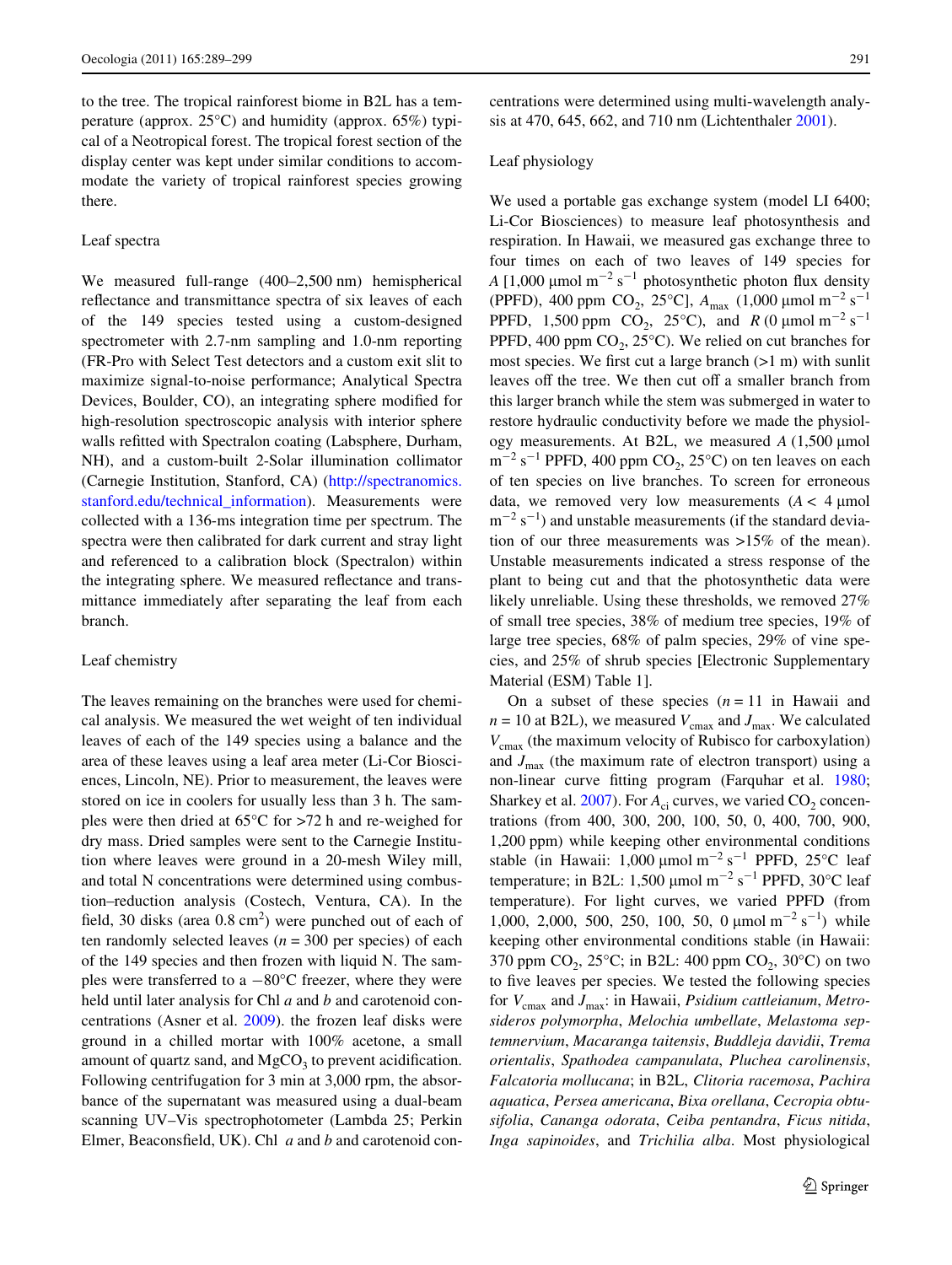measurements were collected between 7 a.m. and 12 p.m. local time (between 8 and 10 a.m. in B2L) to ensure that photosynthesis was not limited by hot midday conditions.

# Spectral–chemical–physiological analysis

Principal components analysis (PCA) (Matlab; Math-Works, Natick, MA) was used to compare leaf physiological and chemical properties following Wright et al. [\(2004](#page-10-13)). This technique takes a group of variables (in our case, *A*, N, leaf pigments, and LMA) and calculates several principal components. The first PC is a vector through multi-dimensional trait–space that best explains the main linear trend through the data. The data in these analyses are then  $log_{10}$ transformed because they are right skewed.

We also used PLS regression analysis to link leaf hemispherical reflectance and transmittance spectra to  $A$ ,  $A_{\text{max}}$ , *R*,  $V_{\text{cmax}}$ ,  $J_{\text{max}}$ , LMA, N, and Chl *a* and *b*. To avoid overfitting the number of factors used in the analysis, we minimized the mean square error through a process of cross validation for each model. This process iteratively generates regression models while removing one sample from the input data set until the mean square error is minimized. We calculated spectral weightings generated during the PLS analysis by taking the weightings for the top two latent vectors, multiplying these by the percentage variance they explained, and then adding them together. Leaf transmittance was more strongly correlated with physiological and chemical properties than were reflectance or absorbance, so unless otherwise specified, we report here leaf transmittance for the PLS regressions. We define our regressions as strongly correlated  $(r^2 > 0.7)$ , moderately correlated  $(0.7 < r^2 > 0.5)$ , or weakly correlated  $(r^2 < 0.5)$ .

### Canopy modeling

To test whether the leaf-level PLS regression analysis would apply at the canopy scale, we generated canopy reflectance measurements using a radiative transfer model described in Asner and Martin ([2008\)](#page-9-3). This model simulates top-of-canopy spectral reflectance using measured leaf-level hemispherical reflectance and transmittance for each species, leaf area index (LAI), canopy leaf angle distribution (LAD), other canopy architectural parameters, and geometry, which includes solar zenith and azimuth angle and sensor viewing zenith and azimuth angles.

We initially used a fixed set of parameters to simulate canopy spectra, namely,  $LAI = 5$ ,  $LAD =$  uniform and constant viewing and solar geometry (nadir viewing and 30° solar zenith angle). Each simulated canopy spectrum comprised 220 bands with a 10-nm bandwidth covering the 400 to 2,500-nm wavelength region, similar to the spectral data provided by the Airborne Visible and Infrared Imaging Spectrometer (AVIRIS; Green et al. [1998](#page-10-19)). We also created ten additional canopy spectra per species with varying LAI and LAD. For each species, we averaged three simulations together, each with a randomly generated LAI of between 3 and 7, and a randomly generated LAD (any of five: plagiophile, planophile, erectophile, uniform, spherical; Myneni et al. [1989](#page-10-20)). This allowed us to evaluate the effects of varying canopy-level LAI and LAD properties on this technique since any airborne campaign will fly over forests with unknown LAI and LAD.

Determining which spectral features to use

We tested which spectral features minimize the root mean square error (RMSE) of the PLS regressions at the canopy scale. Variable LAI or LAD in the canopy simulations increase spectral variability in the near-infrared (NIR) spectrum. This spectral variability reduced the strength of the PLS regressions. However, there is spectral information useful for predicting leaf chemical properties in the NIR (Feret et al. [2008](#page-10-8); Jacquemoud and Baret [1990\)](#page-10-9), such as for predicting LMA (Asner and Martin [2008\)](#page-9-3). To determine whether including this spectral information improves the canopy-level predictions more than it is decreased by the spectral variability from unknown LAI and LAD, we consecutively tested the PLS regressions at various wavelengths, starting at 400–600 nm and increasing the range being tested by 50-nm increments until we had analyzed the entire 400–2,500-nm spectrum. At each wavelength, we made PLS regressions on all ten canopy simulations with unknown LAI and LAD and recorded the RMSE.

## **Results**

## Leaf chemistry and spectra

Averaged leaf spectra collected in Hawaii were of a similar shape and magnitude to those from other tropical forests (Fig. [1](#page-4-0)) (Castro-Esau et al. [2006;](#page-9-6) Lee et al. [1990](#page-10-21)). However, there were significant differences in leaf reflectance and transmittance between B2L and Hawaii spectra (*P* < 0.05) at most wavelengths. Standard deviations (SD) of Hawaiian leaf transmittance peaked in the visible spectrum at approximately 550 nm (SD 0.05 vs. 0.035 for B2L) and peaked in the NIR spectrum between 720 and 1,830 nm (SD 0.075; B2L peaked at wavelengths >2,200 nm with a SD of 0.053).

Average Hawaiian leaf chemical values and LMA were within the range of other tropical forests (Table [1](#page-5-0)) (McGroddy et al. [2004](#page-10-22); Townsend et al. [2007](#page-10-5)). Average leaf chemical values and LMA for B2L were significantly higher than the Hawaiian LMA ( $P < 0.001$ ), N ( $P < 0.001$ ), and Chl *a* (*P* < 0.05) and *b* (*P* < 0.05) in this study.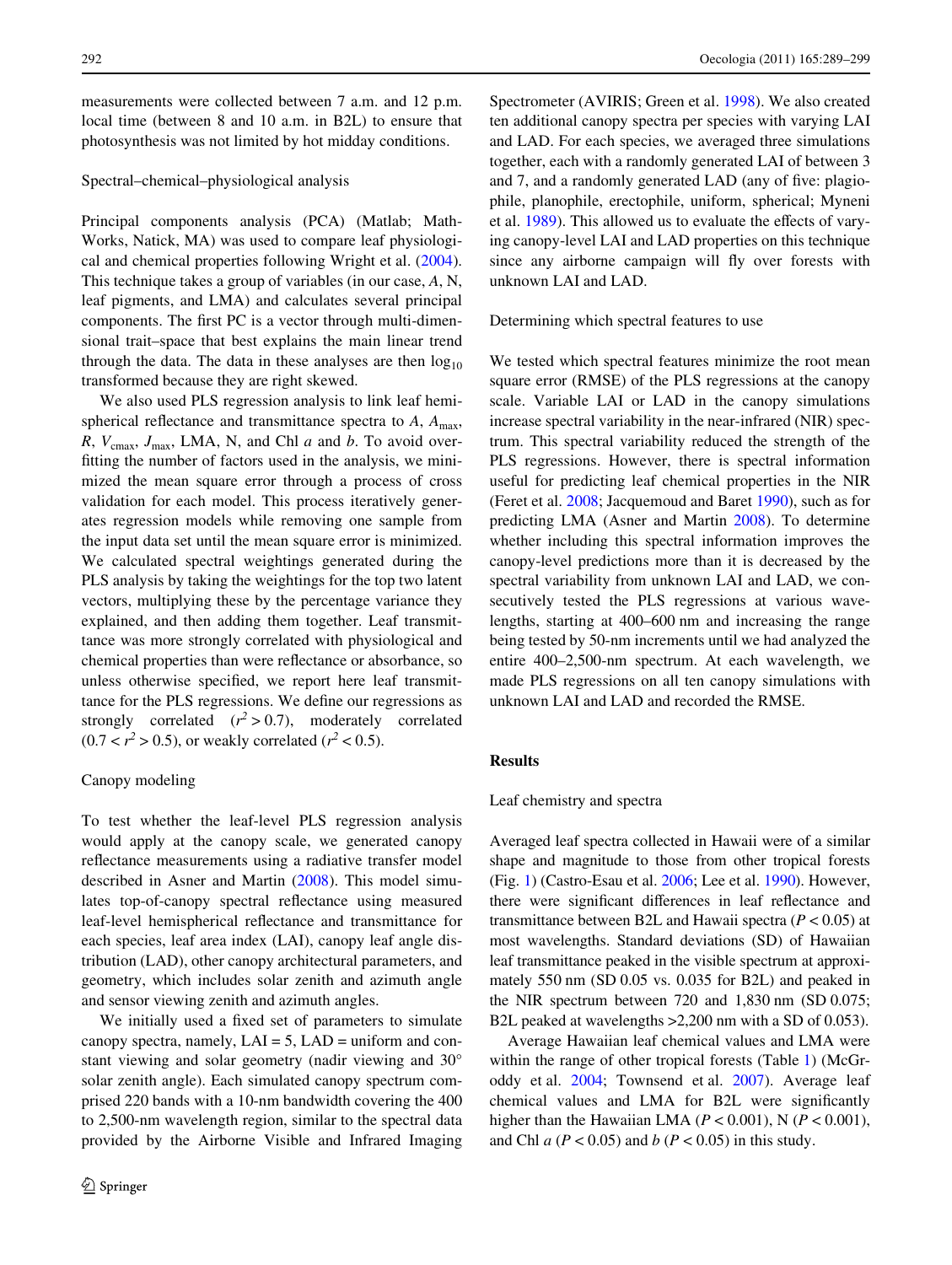<span id="page-4-0"></span>



Photosynthesis measurements

Average light-saturated photosynthesis at ambient  $CO<sub>2</sub>(A)$ , light-saturated photosynthesis at high  $CO_2$  ( $A_{\text{max}}$ ), and respiration (*R*) from B2L and Hawaii were similar to those reported for other tropical forests (Table [1\)](#page-5-0) (Domingues et al. [2007](#page-9-7)). Average *A* was significantly greater in B2L than in Hawaii ( $P < 0.05$ ). We calculated  $V_{\text{cmax}}$ , and  $J_{\text{max}}$  on a subset of Hawaiian  $(n = 11)$  and B2L  $(n = 10)$  species and did not find significant differences for  $V_{\text{cmax}}$ , and  $J_{\text{max}}$ between the Hawaii and the B2L datasets  $(P > 0.05)$ . These values were similar to those of other upper canopy tropical forest tree species (Domingues et al. [2007\)](#page-9-7). Data from palms were thrown out at a significantly higher rate than those for other functional types because palms often had very low measured *A*, possibly indicating that the method is less effective on palms.

# Leaf chemical and physiological properties

We investigated the correlation patterns among photosynthetic capacity, LMA, leaf N and pigment concentrations using PCA. The first PC along the axis of data between N, LMA,  $A_{\text{mass}}$ , Chl *a*, and Chl *b* explained 83% of the variation, with coefficients of  $N = -0.42$ , LMA = 0.32,  $A_{\text{mass}} = -0.52$ , Chl  $a = -0.47$ , and Chl  $b = -0.49$ . The first PC along the axis of the data between N, LMA, and  $A<sub>mass</sub>$ explained 86% of the variation, with coefficients of  $N = -0.42$ , LMA = 0.54, and  $A<sub>mass</sub> = -0.73$ . A three-way trait relationship between N, LMA, and  $A<sub>mass</sub>$  is shown in

Fig. [2.](#page-6-0) All data were  $log_{10}$  transformed because the data were right skewed.

### PLS regressions

We first used PLS regression analysis on the B2L and the Hawaii datasets individually and then combined the datasets to examine how well leaf chemical properties could be predicted from leaf transmittance properties (Fig. [3\)](#page-7-0). The B2L spectral dataset more accurately predicted leaf chemical properties than did the Hawaiian spectral dataset. Combining both datasets, there was a strong correlation  $(r^2 = 0.74$ , RMSE = 2.85 µmol m<sup>-2</sup> s<sup>-1</sup>) between *A* and leaf spectra  $(n = 159)$  (Fig. [3\)](#page-7-0). Correlations were strong for LMA ( $r^2 = 0.90$ , RMSE = 18.7 g m<sup>-2</sup>), N ( $r^2 = 0.83$ , RMSE  $= 0.45$  g), and moderate for leaf pigments (Chl *a*,  $r^2 = 0.66$ ; Chl *b*,  $r^2 = 0.67$ , carotenoid,  $r^2 = 0.60$ ). *R* ( $r^2 = 0.48$ ) and  $A_{\text{max}}$  ( $r^2 = 0.47$ ) were weakly correlated. Predictions of  $V_{\text{cmax}}$  and  $J_{\text{max}}$  were tested on a subset of the photosynthesis data ( $n = 40$  leaves, 11 species). There was a positive correlation with  $J_{\text{max}}$  ( $r^2 = 0.52$ , RMSE = 39  $\mu$ mol m<sup>-2</sup> s<sup>-1</sup>) and a weaker correlation with  $V_{\text{cmax}}$  ( $r^2 = 0.39$ , RMSE = 36  $\mu$ mol m<sup>-2</sup> s<sup>-1</sup>).

The spectral weightings used to predict photosynthesis were of similar shape to the spectral weightings of leaf pigments, LMA, and N, with large weightings in the visible region and smaller weightings in the NIR region (Fig. [4](#page-8-0)). To quantify this relationship, we regressed leaf pigments, LMA, and N weightings against weightings for *A*. N showed a strong correlation with *A* ( $r^2 = 0.76$ ), but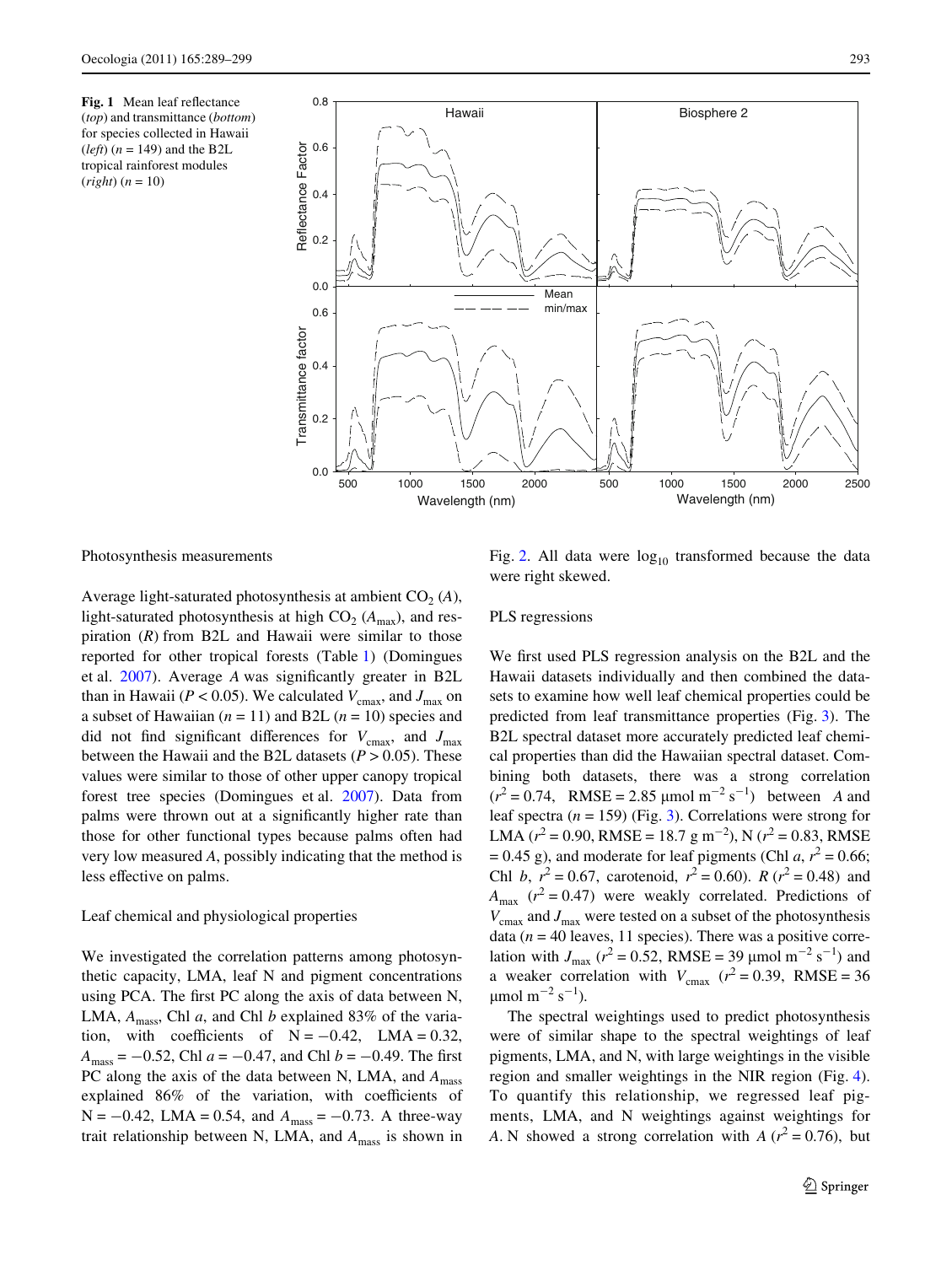<span id="page-5-0"></span>**Table 1** Chemical and physiological values, number of species sampled, and maximum, and minimum values from the B2L and two Hawaii field campaigns

| Chemical and<br>physiological<br>values <sup>a</sup>      | Date and site             |                            |                           |
|-----------------------------------------------------------|---------------------------|----------------------------|---------------------------|
|                                                           | 2004, Biosphere           | 2009, Hawaii               | 2009, Hawaii IPIF         |
| Chlorophyll $a(\%)$                                       | $4.7 \pm 2.5, n = 10$     | $3.7 \pm 2.5$ , $n = 138$  | $3.4 \pm 1.3$ , $n = 11$  |
| Max                                                       | 15.7                      | 14.4                       | 5.8                       |
| Min                                                       | 1.1                       | 0.8                        | 1.6                       |
| Chorophyll $b$ (%)                                        | $1.8 \pm 0.1$ , $n = 10$  | $1.40 \pm 0.1$ , $n = 138$ | $1.2 \pm 0.5$ , $n = 11$  |
| Max                                                       | 6.7                       | 5.3                        | 2.2                       |
| Min                                                       | 0.4                       | 0.3                        | 0.5                       |
| LMA $(g m^{-2})$                                          | $83 \pm 28$ , $n = 10$    | $118 \pm 56$ , $n = 138$   | $106 \pm 50$ , $n = 11$   |
| Max                                                       | 190                       | 308                        | 215                       |
| Min                                                       | 38                        | 22                         | 64                        |
| Leaf nitrogen $(\% )$                                     | $2.6 \pm 0.6$ , $n = 10$  | $1.7 \pm 0.8$ , $n = 134$  | $1.6 \pm 0.6$ , $n = 11$  |
| Max                                                       | 3.8                       | 5.3                        | 2.7                       |
| Min                                                       | 0.6                       | 0.6                        | 0.9                       |
| A (µmol m <sup>-2</sup> s <sup>-1</sup> )                 | $9.7 \pm 4.8$ , $n = 10$  | $8.2 \pm 2.9$ , $n = 86$   | $14.0 \pm 6.4$ , $n = 11$ |
| Max                                                       | 21.2                      | 14.8                       | 31.5                      |
| Min                                                       | 1.2                       | 4.0                        | 9.4                       |
| $A_{\text{max}} (\mu \text{mol m}^{-2} \text{ s}^{-1})$   | $24.3 \pm 4.0$ , $n = 10$ | $15 \pm 5.4$ , $n = 90$    | $20.5 \pm 5.9$ , $n = 11$ |
| Max                                                       | 33.3                      | 29.9                       | 34.1                      |
| Min                                                       | 16.9                      | 4.9                        | 12.7                      |
| $R \text{ (µmol m}^{-2} \text{ s}^{-1})$                  | $-1.4 \pm 0.4$ , $n = 10$ | $-1.2 \pm 0.6$ , $n = 117$ | $-1.1 \pm 0.4$ , $n = 11$ |
| Max                                                       | $-1.0$                    | 0.2                        | $-0.6$                    |
| Min                                                       | $-2.1$                    | $-2.5$                     | $-1.9$                    |
| $V_{\text{cmax}}$ (µmol m <sup>-2</sup> s <sup>-1</sup> ) | $87.1 \pm 22$ , $n = 10$  |                            | $85 \pm 36$ , $n = 11$    |
| Max                                                       | 128.3                     |                            | 203                       |
| Min                                                       | 60                        |                            | 25.9                      |
| $J_{\text{max}}$ (µmol m <sup>-2</sup> s <sup>-1</sup> )  | $123.5 \pm 25$ , $n = 10$ |                            | $109 \pm 40$ , $n = 11$   |
| Max                                                       | 170.5                     |                            | 287.2                     |
| Min                                                       | 88.4                      |                            | 53.2                      |

*A* Light-saturated

photosynthesis, *A*max light- and CO<sub>2</sub>-saturated photosynthesis, R respiration, *LMA* leaf mass per area,  $V_{\text{cmax}}$  maximum velocity of Rubisco for carboxylation, *J*max maximum rate of electron transport, *IPIF* Institute for Pacific Islands Forestry in Hilo, Hawaii

<sup>a</sup> Chemical and physiological values are given as the mean  $\pm$ standard deviation (SD)

LMA ( $r^2 = 0.28$ ), and the pigments ( $r^2 < 0.1$ ) had weak correlations.

## Canopy spectra

Canopy simulations using random LAI and LAD had much more spectral variation in the NIR  $(SD = 0.11)$  between 800 and 1,200 nm) than in canopy simulations with constant LAI and LAD  $(SD = 0.02$  between 800 and 1,200 nm) (Fig. [5\)](#page-8-1). When we used the full canopy spectral range (400–2,500 nm) for physiological predictions, there was initially no correlation. However, we then tested a variety of wavelengths, starting from 400–600 nm and going up to 400–2,500 nm in 50-nm increments. Predicting *A* with the minimum RMSE required a smaller spectral range at the canopy scale  $(400-900 \text{ nm}, \text{ RMSE} = 2.4 \text{ µmol m}^{-2} \text{ s}^{-1})$ than at the leaf scale  $(400-2,400)$  nm, RMSE = 2.9  $\mu$ mol  $m^{-2}$  s<sup>-1</sup>) (Fig. [6\)](#page-8-2). This was also evident for  $A_{\text{max}}$  and *R*, for which a canopy spectral range of 400–700 nm and 400–

740 nm, respectively, was used to minimize RMSE. Canopy spectra were correlated with  $A (r^2 = 0.61, RMSE =$ 2.4  $\mu$ mol m<sup>-2</sup> s<sup>-1</sup>), but only weakly correlated with  $A_{\text{max}}$  $(r^2 = 0.49$ , RMSE = 4.7 µmol m<sup>-2</sup> s<sup>-1</sup>) and *R* ( $r^2 = 0.16$ , RMSE =  $0.58 \mu$ mol m<sup>-2</sup> s<sup>-1</sup>) (Fig. [7\)](#page-9-8). The canopy-scale weightings were largest near the red edge for *A* (Fig. [8](#page-9-9)). We only show canopy-scale weightings for *A* because both  $A_{\text{max}}$  and *R* have correlation coefficients of less than  $r^2 = 0.5$ . These regression models may not have sufficient precision to distinguish between different species because less than 50% of the variance in the data can be explained.

## **Discussion**

Leaf-level photosynthesis predictions

Previous studies have shown that leaf spectra can be used to predict leaf chemical properties (Feret et al. [2008](#page-10-8); Smith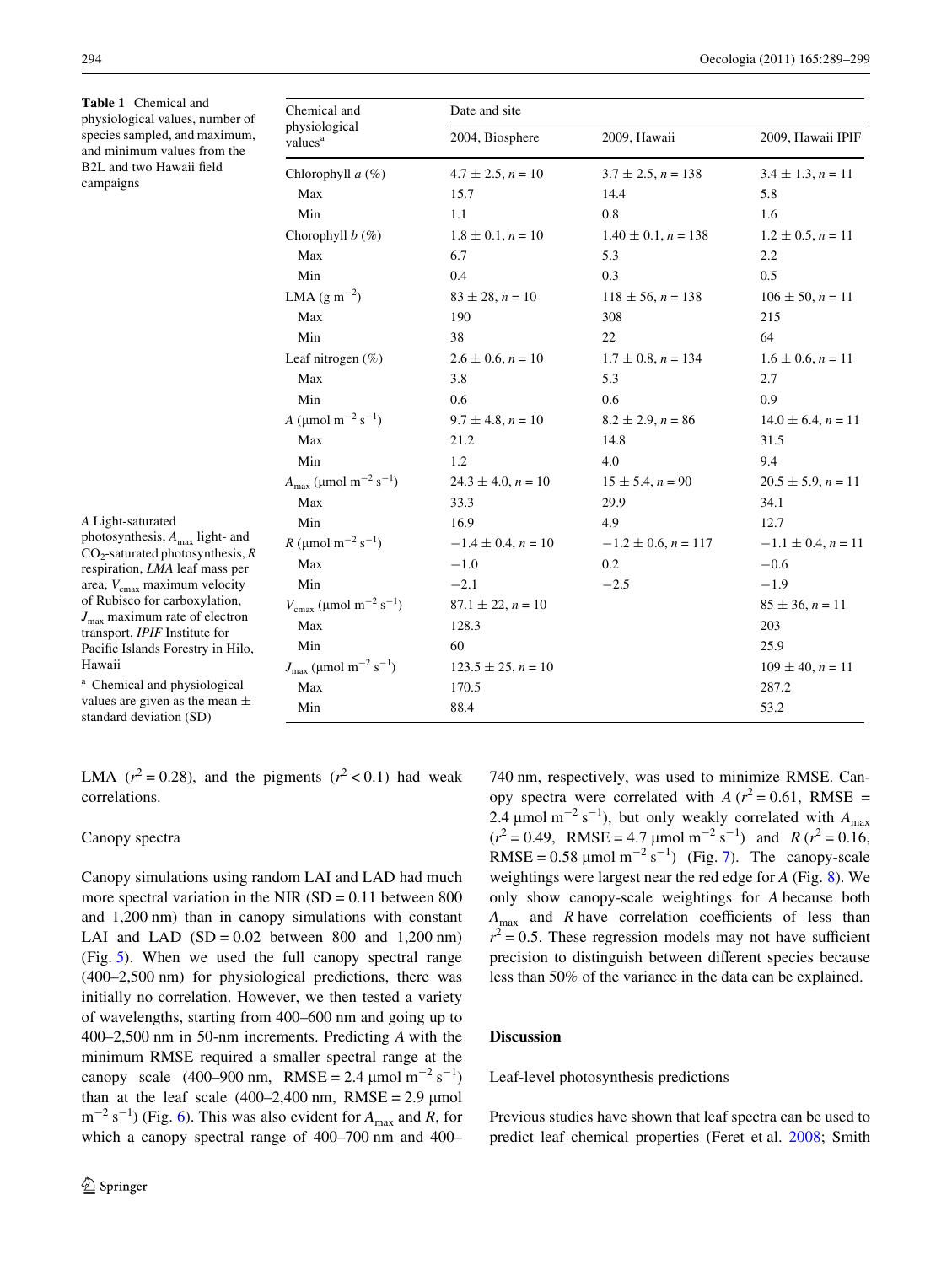

<span id="page-6-0"></span>**Fig. 2** Three-way scatterplot between mass-based leaf photosynthesis  $(A_{mass}$ ,  $\mu$ mol g<sup>-1</sup> s<sup>-1</sup>), nitrogen (*N*, %), and leaf mass per area (*LMA*,  $\rm g~m^{-2}$ ) using data collected from B2L and Hawaii. The axes are  $\log_{10}$ transformed

et al. [2003a\)](#page-10-6). Predictions of maximum photosynthetic capacity based on leaf spectra may be less accurate than those of leaf chemistry because leaf photosynthesis is not directly expressed in the spectra, but is instead a weighted combination of factors, including those of chemistry and LMA (Wright et al. [2004\)](#page-10-13), both of which are directly expressed in the spectra (Jacquemoud and Baret [1990\)](#page-10-9). We would expect a less accurate prediction of leaf physiological properties than chemical properties because the prediction error is a combination of the error in the spectral prediction of leaf chemical properties and the error inherent in the measurement of leaf physiological properties. In this study, predictions of photosynthesis based on leaf spectra are stronger than those of photosynthesis based solely on individual chemical properties, such as N or LMA, likely because leaf spectra integrate information on several chemical properties simultaneously. The RMSE of the predictions of light-saturated photosynthesis, but not *R* or  $A_{\text{max}}$ , were strong enough to predict differences between most tropical species (Fig. [3](#page-7-0)). We therefore have focused on light-saturated photosynthesis for most of this study.

Actual ambient photosynthesis of tropical ecosystems is often limited by stomatal closure, heat stress, and other environmental constraints (Doughty and Goulden [2008](#page-9-10)). Using spectra to predict *A* will not measure constraints on instantaneous photosynthesis, such as stomatal closure, which is not represented by the spectra. Instead, the spectra predict *A* in the absence of stomatal limitations. We minimized potentially confounding environmental stresses in our dataset by measuring photosynthetic capacity at optimum temperatures (25°C) and light levels (1,000  $\mu$ mol m<sup>-2</sup> s<sup>-1</sup>).

We also measured photosynthesis under  $CO<sub>2</sub>$  saturating concentrations (1,500 ppm) so that photosynthetic capacity would not change even if the stomata were partially closed. Despite our attempts to remove data where environmental stress was evident, we hypothesize that our physiology predictions of the B2L data had higher  $r^2$  than those of the Hawaii data because the B2L data were collected in a controlled environment with minimal stress. Trees grown in the B2L may have fewer nutrient limitations than trees grown in Hawaii, which may be expressed in the relationship between leaf spectra and physiology.

We expected predictions of  $A_{\text{max}}$  to be stronger than those of  $A$  because measurements at very high  $CO<sub>2</sub>$  levels (1,500 ppm) will overcome any potential stomatal limitations and measure the maximum capacity regardless of conductance values. However, our regressions for *A* were stronger than those for  $A_{\text{max}}$ . Light- and  $CO_2$ -saturated photosynthesis is limited because triose phosphate is released into the cytosol in exchange for an inorganic phosphate that is released during sucrose synthesis, and this rate of exchange sets an upper bound on  $CO<sub>2</sub>$ -saturated photosynthesis (Sivak and Walker [1986](#page-10-23)). This mechanism is unlikely to be expressed by the spectra and may explain why  $CO<sub>2</sub>$ -saturated photosynthesis had a weaker correlation than photosynthesis at ambient  $CO<sub>2</sub>$  concentrations.

The accuracy of many common land surface models used to predict canopy  $CO<sub>2</sub>$  fluxes depend on the proper representation of the kinetic properties of Rubisco, which are represented by  $V_{\text{cmax}}$  and  $J_{\text{max}}$ . *J*<sub>max</sub> represents the lightlimited state where photosynthesis is limited by electron transport, and  $V_{\text{cmax}}$  represents light-saturated conditions where photosynthesis is limited by the rate at which Rubisco can be regenerated. In our study, predictions of  $V_{\text{cmax}}$ and  $J_{\text{max}}$  were less accurate than those for the other physiological parameters. This is logical because the errors of the former are likely a summation of the error in the prediction of the chemical properties, the error in the physiological measurement, and the error in fitting a model to the physiology data to predict  $V_{\text{cmax}}$  and  $J_{\text{max}}$ .

#### Canopy photosynthesis predictions

Simulated canopy spectra with variable LAI and LAD show much variability in the NIR spectrum due to the effects of LAI on light scattering in the canopy (Myneni et al. [1989\)](#page-10-20). This variability in the NIR spectrum increases the RMSE of our canopy photosynthesis predictions. Variable LAI and LAD will be present in the forests observed in most aircraft campaigns. However, the most important parts of the spectrum for predicting photosynthesis are in the visible and the red edge regions (Fig. [4\)](#page-8-0). Therefore, our regressions show that the RMSE of the predictions of the photosynthesis at the canopy scale with unknown LAI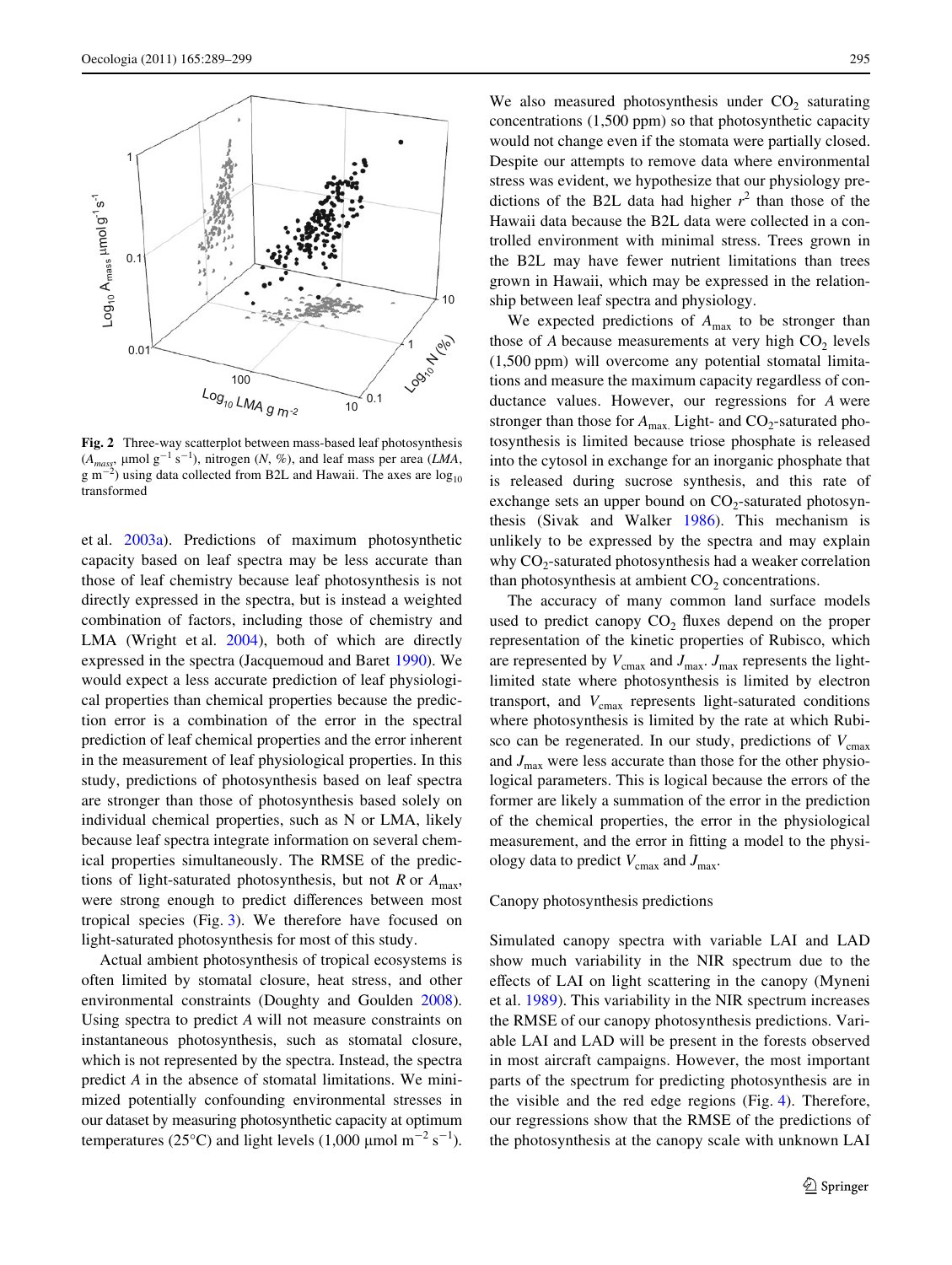<span id="page-7-0"></span>**Fig. 3** Partial least squares (PLS) predictions of leaf chemical and physiological properties from leaf spectra from the Hawaii (*black dots*) and B2L (*dark grey triangles*) datasets (*n* = 159 species). *Outer lines* indicate 95% prediction intervals. *A* Light-saturated photosynthesis, *Amax* light- and  $CO<sub>2</sub>$ -saturated photosynthesis, *R* respiration



and LAD is minimized using canopy spectra between 400 and 900 nm instead of the full spectral range (Fig. [6\)](#page-8-2). This contrasts with predictions of photosynthesis using leaflevel spectrum, in which case RMSE was minimized using the full spectral range of 400–2,400 nm. The leaf-level spectrum does not have the multiple scattering in the NIR region that is present in canopy spectra and, therefore, there is a much smaller increase in spectral variability in the NIR. Without this increased spectral variability, the error is minimized at the leaf level by using the full spectral range.

The RMSE of photosynthesis predictions were slightly lower at the canopy level than at the leaf level (Fig. [6;](#page-8-2) RMSE =  $2.5 \pm 0.07$  vs. 2.9 µmol m<sup>-2</sup> s<sup>-1</sup>, respectively), which corroborates chemical–spectral results from a previous study (Asner and Martin [2008](#page-9-3)). Canopy-level improvements are predicted by the radiative transfer theory which says that multiple scattering in the upper canopy leaf layers enhances the expression of leaf properties in highly foliated canopies (Baret et al. [1994](#page-9-11)).

A previous study found that large variations in LAI diminished canopy-level predictions of N, P, and leaf water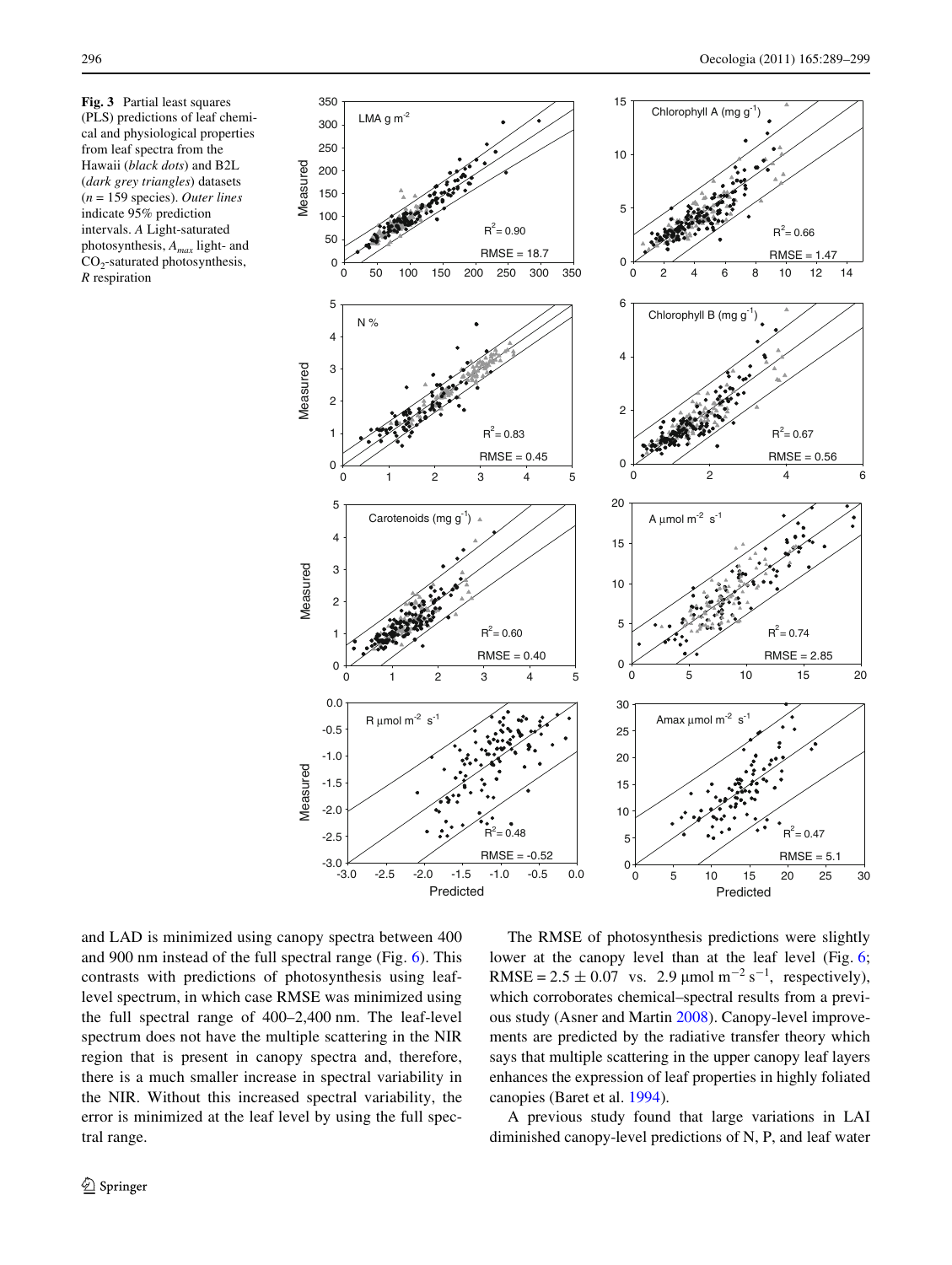

<span id="page-8-0"></span>**Fig. 4** PLS weightings using leaf transmittance spectra to predict leaf chemical properties (*top graph*), and physiological properties (*bottom graph*) from Hawaii and B2L. A *more positive or negative number* indicates a region of the spectrum that more strongly influences the regression model. The *grey vertical line* represents the boundary between the visible and the near-infrared (*NIR*) spectrum. *Chl* Chloro-



<span id="page-8-1"></span>Fig. 5 Average canopy reflectance with constant leaf area index (*LAI*, 5) and leaf angle distribution (*top*), and with LAI ranging from 3–7 and variable leaf angle distribution (*bottom*)

but did not diminish predictions of LMA or pigments (Asner and Martin [2008\)](#page-9-3). The chemicals that are correlated with photosynthesis, such as N, are strongly expressed in the near-infrared portion of the reflectance spectrum (Kokaly [2001;](#page-10-12) Smith et al. [2003a](#page-10-6)), which is highly scattered in canopies. However, if wavelengths above 900 nm are removed, the visible and red edge signals remain, but



<span id="page-8-2"></span>**Fig. 6** Predictions of root means square error (*RMSE*) for leaf-level assimilation  $(A)$  using different spectral features for leaf transmittance (*top*) and canopy reflectance (*bottom*). Canopy spectra are the average  $\pm$  SD of ten simulations with varied LAI and leaf angle distributions. The *x-axis* indicates the cumulative spectral range. For instance, a *point* at 1,000 nm on the *x-axis* indicates the RMSE for the prediction of photosynthesis using spectra ranging from 400 to 1,000 nm. All predictions use spectra starting at 400 nm

noise in the NIR associated with multiple scatting from varied LAI is suppressed, resulting in a stronger prediction.

This technique represents an improvement on previous methods designed to remotely detect leaf-level physiology in tropical forests. The PLS methodology incorporates more spectral information than previous methods using individual spectral bands. This spectral information can accurately predict leaf N concentrations and LMA (Fig. [3](#page-7-0)), whose combination can explain much of the variability in leaf-level photosynthetic capacity (Wright et al. [2004](#page-10-13)). This method has a low enough RMSE  $(2.4 \text{ \mu mol m}^{-2} \text{ s}^{-1})$  to predict differences in photosynthetic capacity between many individual upper canopy tropical tree species, which averaged  $10.7 \pm 4.3 \,\mathrm{\mu mol \, m^{-2} \, s^{-1}}$  in one Amazonian study (Domingues et al. [2007](#page-9-7)).

We were able to measure photosynthetic capacity with both the Hawaii and B2L dataset. The spectral and chemical properties of these datasets were significantly different, which indicates that this technique may be valid under a range of conditions. Currently, this method cannot accurately detect other physiological properties, such as  $R$ ,  $A_{\text{max}}$ ,  $V_{\text{cmax}}$ , and  $J_{\text{max}}$ , and as it was tested primarily on species grown in Hawaiian botanical gardens with atypical forest structures, its broader applicability may be limited. Further tests are required to determine whether these data will be applicable to a broad range of tropical forests or just those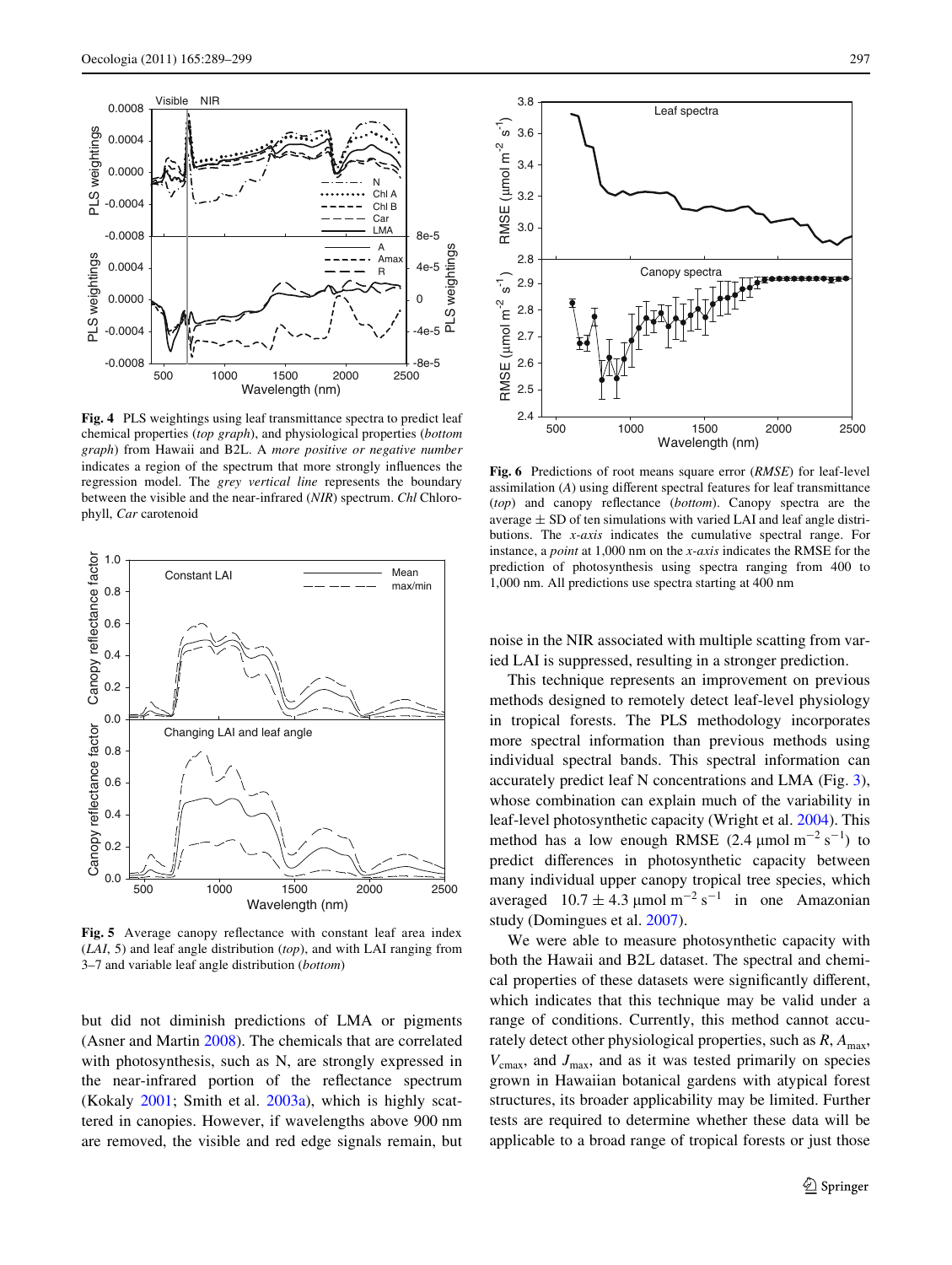

<span id="page-9-8"></span>**Fig. 7** Predictions of *A* (*top*, using spectra 400–900 nm,  $n = 86$ ),  $A_{\text{max}}$ (*middle*, using spectra 400–700 nm,  $n = 90$ ), and *R* (*bottom*, using spectra 400–740 nm,  $n = 117$ ) from PLS regressions based on canopy spectra. Leaf spectra were scaled to canopy-level spectra using a radiative transfer model with variable LAI and leaf angle. *Outer lines* are 95% prediction intervals

in Hawaii and the B2L. We envision that this method will be useful for estimating tropical forest photosynthetic capacity in conjunction with methods that detect tropical forest carbon content.

# **Conclusions**

We show that using the PLS regression technique on canopy spectra could lead to a better understanding of tropical forest leaf photosynthesis, with the potential of overcoming the traditional pitfalls of difficult canopy access and great tropical species diversity. We were able to predict lightsaturated photosynthesis based on leaf transmittance and simulated canopy reflectance spectra with a sufficient level of accuracy (RMSE = 2.4  $\mu$ mol m<sup>-2</sup> s<sup>-1</sup>) to detect photosynthetic differences between most species. An accurate understanding of photosynthetic capacity over a broad



<span id="page-9-9"></span>**Fig. 8** PLS weightings for  $A(n = 86)$ . We used only the wavelengths that minimize RMSE for *A* (400–900 nm). A more strongly positive or negative number indicates a part of the spectrum that more strongly influences the empirical model

geographic area could lead to a better understanding of what drives carbon fluxes in tropical forests.

**Acknowledgments** We thank K. Kinney, J. Kellner, and E. Broadbent for help in the field, and C. Field for advice. This work is funded by a Carnegie Institution fellowship, the NASA Terrestrial Ecology Biodiversity Program, and the John D. and Catherine T. MacArthur Foundation.

## **References**

- <span id="page-9-3"></span>Asner GP, Martin RE (2008) Spectral and chemical analysis of tropical forests: scaling from leaf to canopy levels. Remote Sens Environ 112:3958–3970
- <span id="page-9-0"></span>Asner GP, Nepstad D, Cardinot G, Ray D (2004) Drought stress and carbon uptake in an Amazon forest measured with spaceborne imaging spectroscopy. Proc Natl Acad Sci USA 101: 6039–6044
- <span id="page-9-2"></span>Asner GP, Martin RE, Ford AJ, Metcalfe DJ, Liddell MJ (2009) Leaf chemical and spectral diversity in Australian tropical forests. Ecol Appl 19:236–253
- <span id="page-9-11"></span>Baret F, Vanderbilt VC, Steven MD, Jacquemoud S (1994) Use of spectral analogy to evaluate canopy reflectance sensitivity to leaf optical-properties. Remote Sens Environ 48:253–260
- <span id="page-9-6"></span>Castro-Esau KL, Sanchez-Azofeifa GA, Rivard B, Wright SJ, Quesada M (2006) Variability in leaf optical properties of Mesoamerican trees and the potential for species classification. Am J Bot 93:517–530
- <span id="page-9-1"></span>Curran P (1989) Global change and remote-sensing. Int J Remote Sens 10:1459–1460
- <span id="page-9-4"></span>Dempster WF (1999) Biosphere 2 engineering design. Ecol Eng 13:31–42
- <span id="page-9-7"></span>Domingues TF, Martinelli LA, Ehleringer JR (2007) Ecophysiological traits of plant functional groups in forest and pasture ecosystems from eastern Amazonia, Brazil. Plant Ecol 193:101–112
- <span id="page-9-10"></span>Doughty CE, Goulden ML (2008) Are tropical forests near a high temperature threshold? J Geophys Res-Biogeosciences 113. doi: [10.1029/2007JG000632](http://dx.doi.org/10.1029/2007JG000632)
- <span id="page-9-5"></span>Farquhar GD, Caemmerer SV, Berry JA (1980) A biochemical-model of photosynthetic Co2 assimilation in leaves of C-3 species. Planta 149:78–90